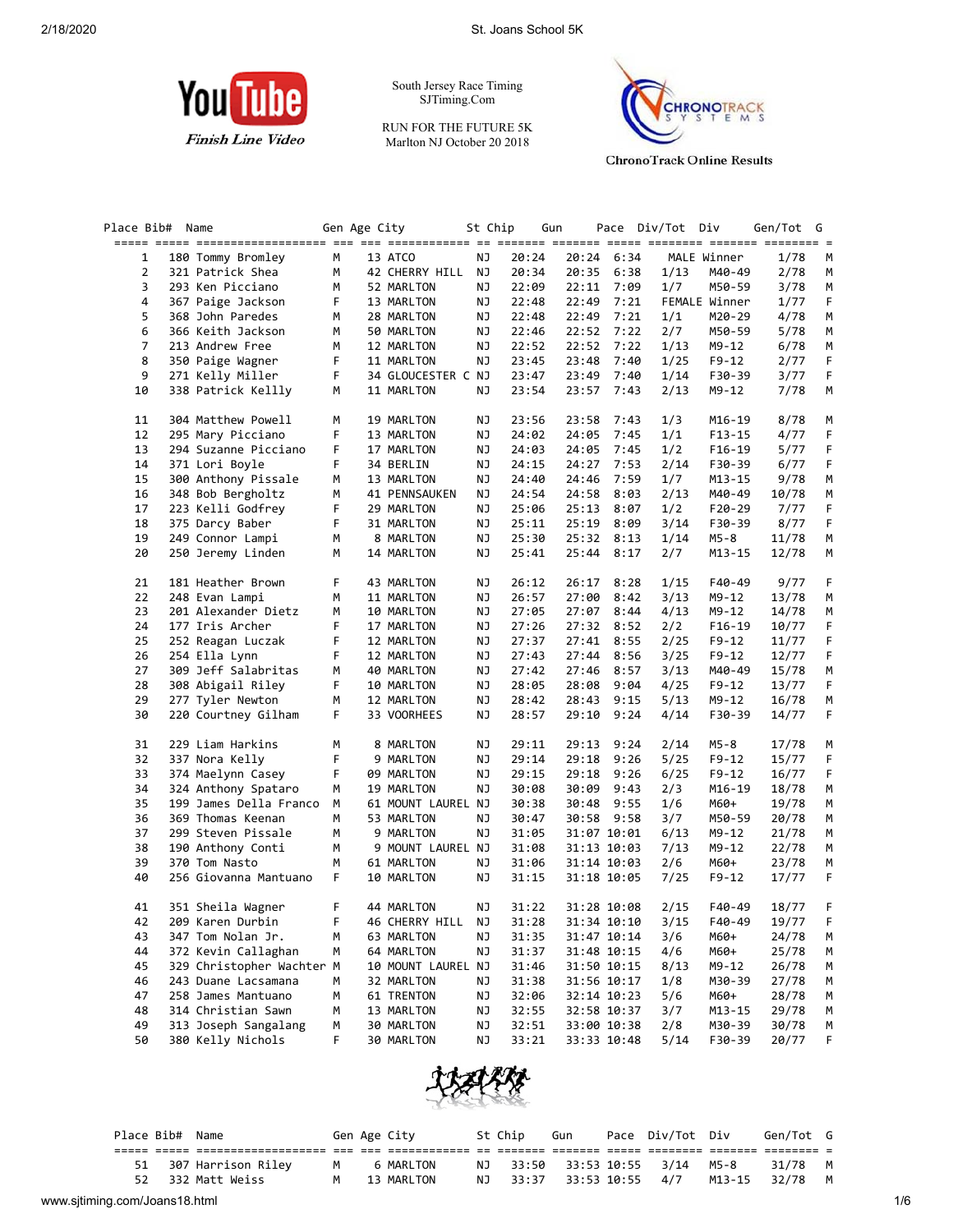| 53  | 306 Patrick Riley      | M  | 54 MARLTON         | ΝJ        | 33:50 | 33:53 10:55 | 4/7   | M50-59    | 33/78 | М  |
|-----|------------------------|----|--------------------|-----------|-------|-------------|-------|-----------|-------|----|
| 54  | 301 Steve Pissale      | M  | 56 MARLTON         | ΝJ        | 34:21 | 34:30 11:07 | 5/7   | M50-59    | 34/78 | M  |
| 55  | 355 Ciana Esposito     | F  | 9 MARLTON          | NJ        | 34:43 | 34:46 11:12 | 8/25  | F9-12     | 21/77 | F  |
| 56  | 344 Benjamin Messenger | М  | 13 BELLMAWR        | ΝJ        | 35:16 | 35:20 11:23 | 5/7   | M13-15    | 35/78 | М  |
| 57  | 282 Ariane Neyland     | F  | 46 MT. LAUREL      | NJ        | 35:08 | 35:22 11:23 | 4/15  | F40-49    | 22/77 | F  |
| 58  | 323 Jamie Sonsini      | F  | 40 MARLTON         | ΝJ        | 35:40 | 35:57 11:34 | 5/15  | F40-49    | 23/77 | F  |
| 59  | 192 Catherine Daniels  | F. | 40 MARLTON         | ΝJ        | 35:41 | 35:57 11:35 | 6/15  | F40-49    | 24/77 | F  |
| 60  | 325 Anthony Tedeschi   | М  | 49 MARLTON         | ΝJ        | 35:48 | 36:07 11:38 | 4/13  | M40-49    | 36/78 | М  |
| 61  | 373 Briget Ross        | F  | 38 MARLTON         | NJ        | 36:04 | 36:09 11:38 | 6/14  | F30-39    | 25/77 | F. |
| 62  | 235 Keith Hess         | M  | 40 MARLTON         | NJ        | 37:13 | 37:19 12:01 | 5/13  | M40-49    | 37/78 | M  |
| 63  | 359 Maria Ricci        | F  | 38 MARLTON         | NJ        | 36:05 | 38:00 12:14 | 7/14  | F30-39    | 26/77 | F  |
| 64  | 210 Jaxon Egberts      | М  | 7 HADDONFIELD      | ΝJ        | 37:52 | 38:06 12:16 | 4/14  | M5-8      | 38/78 | М  |
| 65  | 191 Chelsey Conway     | F  | 34 HADDONFIELD     | NJ        | 37:52 | 38:07 12:16 | 8/14  | F30-39    | 27/77 | F  |
| 66  | 285 Madalyn O'Neill    | F  | 9 MARLTON          | ΝJ        | 37:53 | 38:10 12:18 | 9/25  | F9-12     | 28/77 | F  |
| 67  | 378 Will O'Neill       | M  | 07 MARLTON         | ΝJ        | 38:03 | 38:16 12:19 | 9/13  | $M9 - 12$ | 39/78 | M  |
| 68  | 239 Alyssa Indriso     | F  | 20 MARLTON         | NJ        | 39:46 | 39:48 12:49 | 2/2   | F20-29    | 29/77 | F  |
| 69  | 297 Bridget Pickel     | F  | 6 MARLTON          | ΝJ        | 40:05 | 40:10 12:56 | 1/7   | $F5-8$    | 30/77 | F  |
| 70  | 296 David Pickel       | M  | 39 MARLTON         | NJ        | 40:03 | 40:10 12:56 | 3/8   | M30-39    | 40/78 | M  |
| 71  | 289 Norman Ostroff     | М  | 72 CHERRY HILL     | NJ.       | 40:12 | 40:26 13:01 | 6/6   | M60+      | 41/78 | М  |
| 72  | 240 Tavis Karrow       | M  | 38 GLOUCESTER C NJ |           | 40:31 | 40:49 13:09 | 4/8   | M30-39    | 42/78 | M  |
| 73  | 227 Olivia Grzyb       | F  | 9 MARLTON          | NJ        | 41:05 | 41:22 13:19 | 10/25 | $F9 - 12$ | 31/77 | F  |
| 74  | 381 Reagan Wojno       | F  | ATCO               | ΝJ        | 41:05 | 41:22 13:19 |       |           | 32/77 | F  |
| 75  | 310 Brianna Salabritas | F  | 9 MARLTON          | ΝJ        | 42:09 | 42:11 13:35 | 11/25 | $F9 - 12$ | 33/77 | F  |
| 76  | 320 Danielle Sharp     | F  | 9 VOORHEES         | NJ        | 42:08 | 42:11 13:35 | 12/25 | F9-12     | 34/77 | F  |
| 77  | 214 Sanibel Gabris     | F  | 7 MARLTON          | NJ        | 42:00 | 42:17 13:37 | 2/7   | $F5-8$    | 35/77 | F  |
| 78  | 193 Jude Deannuntis    | М  | 8 MARLTON          | ΝJ        | 42:19 | 42:21 13:38 | 5/14  | $M5-8$    | 43/78 | M  |
| 79  | 194 Liza Deannuntis    | F  | 52 MARLTON         | ΝJ        | 42:25 | 42:30 13:41 | 1/4   | F50-59    | 36/77 | F  |
| 80  | 280 Adam Neyland       | M  | 10 MT. LAUREL      | NJ        | 42:31 | 42:34 13:43 | 10/13 | M9-12     | 44/78 | M  |
| 81  | 283 Alex Neyland       | M  | 12 MT. LAUREL      | ΝJ        | 42:35 | 42:38 13:44 | 11/13 | M9-12     | 45/78 | М  |
| 82  | 264 Brian McGory       | M  | 47 MARLTON         | ΝJ        | 42:22 | 42:40 13:44 | 6/13  | M40-49    | 46/78 | M  |
| 83  | 202 Christine Dimattia | F  | 41 MARLTON         | ΝJ        | 42:28 | 42:41 13:45 | 7/15  | F40-49    | 37/77 | F  |
| 84  | 345 Aubrey Messenger   | F. | 8 BELLMAWR         | NJ        | 42:49 | 42:53 13:49 | 3/7   | F5-8      | 38/77 | F  |
| 85  | 341 Abbie Messenger    | F  | 37 BELLMAWR        | NJ        | 42:56 | 42:59 13:51 | 9/14  | F30-39    | 39/77 | F  |
| 86  | 205 Krista Dimattia    | F  | 9 MARLTON          | ΝJ        | 43:16 | 43:20 13:57 | 13/25 | $F9 - 12$ | 40/77 | F  |
| 87  | 362 Olivia Bradfield   | F  | 08 W BERLIN        | NJ        | 43:27 | 43:30 14:00 | 14/25 | $F9 - 12$ | 41/77 | F  |
| 88  | 244 Lauren Ladik       | F  | 12 MARLTON         | NJ        | 43:32 | 43:35 14:02 | 15/25 | $F9 - 12$ | 42/77 | F  |
| 89  | 231 Kevin Henson       | М  | 38 MARLTON         | NJ        | 43:35 | 43:42 14:04 | 5/8   | M30-39    | 47/78 | М  |
| 90  | 232 Cole Henson        | M  | 7 MARLTON          | ΝJ        | 43:35 | 43:42 14:04 | 6/14  | $M5-8$    | 48/78 | M  |
| 91  | 247 Mike Ladik         | M  | MARLTON            | NJ        | 43:43 | 43:49 14:06 |       |           | 49/78 | М  |
| 92  | 217 Emily Giblin       | F  | 8 SHAMONG          | ΝJ        | 43:50 | 43:54 14:08 | 4/7   | $F5-8$    | 43/77 | F  |
| 93  | 218 Eva Giblin         | F  | 5 SHAMONG          | ΝJ        | 43:42 | 43:54 14:08 | 5/7   | $F5-8$    | 44/77 | F  |
| 94  | 376 Natalie Younger    | F  | 06 MEDFORD         | ΝJ        | 43:56 | 44:00 14:10 | 16/25 | F9-12     | 45/77 | F  |
| 95  | 261 Jacob Marco        | M  | 5 MARLTON          | NJ        | 44:07 | 44:07 14:12 | 7/14  | $M5 - 8$  | 50/78 | M  |
| 96  | 245 Paige Ladik        | F  | 10 MARLTON         | NJ        | 44:03 | 44:07 14:12 | 17/25 | $F9 - 12$ | 46/77 | F  |
| 97  | 228 Gabriella Harkins  | F  | 11 MARLTON         | ΝJ        | 44:03 | 44:07 14:12 | 18/25 | F9-12     | 47/77 | F  |
| 98  | 260 Jim Marco          | M  | 37 MARLTON         | NJ        | 44:08 | 44:08 14:13 | 6/8   | M30-39    | 51/78 | M  |
| 99  | 246 Jackie Ladik       | F  | MARLTON            | <b>NJ</b> | 44:03 | 44:08 14:13 |       |           | 48/77 | F  |
| 100 | 189 Janine Conti       | F  | 37 MOUNT LAUREL NJ |           | 44:03 | 44:09 14:13 | 10/14 | F30-39    | 49/77 | F  |



| Place Bib# | Name                   |    | Gen Age City         |     | St Chip | Gun | Pace        | Div/Tot | Div      | Gen/Tot G |   |
|------------|------------------------|----|----------------------|-----|---------|-----|-------------|---------|----------|-----------|---|
|            |                        |    |                      |     |         |     |             |         |          |           |   |
| 101        | 215 Caroline Giblin    | F. | 30 SHAMONG           | ΝJ  | 44:01   |     | 44:13 14:14 | 11/14   | F30-39   | 50/77     | F |
| 102        | 219 Erin Giblin        | F  | 3 SHAMONG            | ΝJ  | 44:01   |     | 44:13 14:14 | 1/2     | $F1-4$   | 51/77     | F |
| 103        | 257 Isabella Mantuano  | F  | 8 MARLTON            | ΝJ  | 45:13   |     | 45:18 14:35 | 6/7     | $F5-8$   | 52/77     | F |
| 104        | 298 Norah Pickel       | F  | 8 MARLTON            | ΝJ  | 45:16   |     | 45:21 14:36 | 7/7     | $F5-8$   | 53/77     | F |
| 105        | 259 Diane Mantuano     | F  | 59 TRENTON           | ΝJ  | 45:19   |     | 45:25 14:37 | 2/4     | F50-59   | 54/77     | F |
| 106        | 230 Bill Harkins       | м  | 52 MARLTON           | ΝJ  | 45:33   |     | 45:41 14:43 | 6/7     | M50-59   | 52/78     | M |
| 107        | 216 Paul Giblin        | M  | 34 SHAMONG           | ΝJ  | 45:56   |     | 46:09 14:52 | 7/8     | M30-39   | 53/78     | M |
| 108        | 208 Amy Douglas        | F  | 43 BLACKWOOD         | ΝJ  | 49:19   |     | 49:29 15:56 | 8/15    | F40-49   | 55/77     | F |
| 109        | 363 Jennifer Bradfield | F  | 36 W BERLIN          | ΝJ  | 49:20   |     | 49:29 15:56 | 12/14   | F30-39   | 56/77     | F |
| 110        | 328 Sabrina Towell     | F  | <b>10 PENNSAUKEN</b> | ΝJ  | 49:33   |     | 49:35 15:58 | 19/25   | $F9-12$  | 57/77     | F |
| 111        | 273 Mark Mussio        | M  | 4 MARLTON            | NJ. | 49:24   |     | 49:48 16:02 | 1/2     | $M1 - 4$ | 54/78     | M |
|            |                        |    |                      |     |         |     |             |         |          |           |   |
| 112        | 188 Maurizio Christino | м  | 6 MARLTON            | NJ  | 50:34   |     | 50:35 16:17 | 8/14    | M5-8     | 55/78     | м |
| 113        | 281 Allen Neyland      | М  | 49 MT. LAUREL        | ΝJ  | 51:08   |     | 51:22 16:32 | 7/13    | M40-49   | 56/78     | M |
| 114        | 284 Jessica O'Neill    | F. | 39 MARLTON           | ΝJ  | 51:23   |     | 51:44 16:39 | 13/14   | F30-39   | 58/77     | F |
| 115        | 379 Sean O'Neill       | M  | <b>MARLTON</b>       | ΝJ  | 51:23   |     | 51:45 16:40 |         |          | 57/78     | M |
| 116        | 226 John Grzyb         | м  | 46 MARLTON           | ΝJ  | 51:54   |     | 52:16 16:50 | 8/13    | M40-49   | 58/78     | м |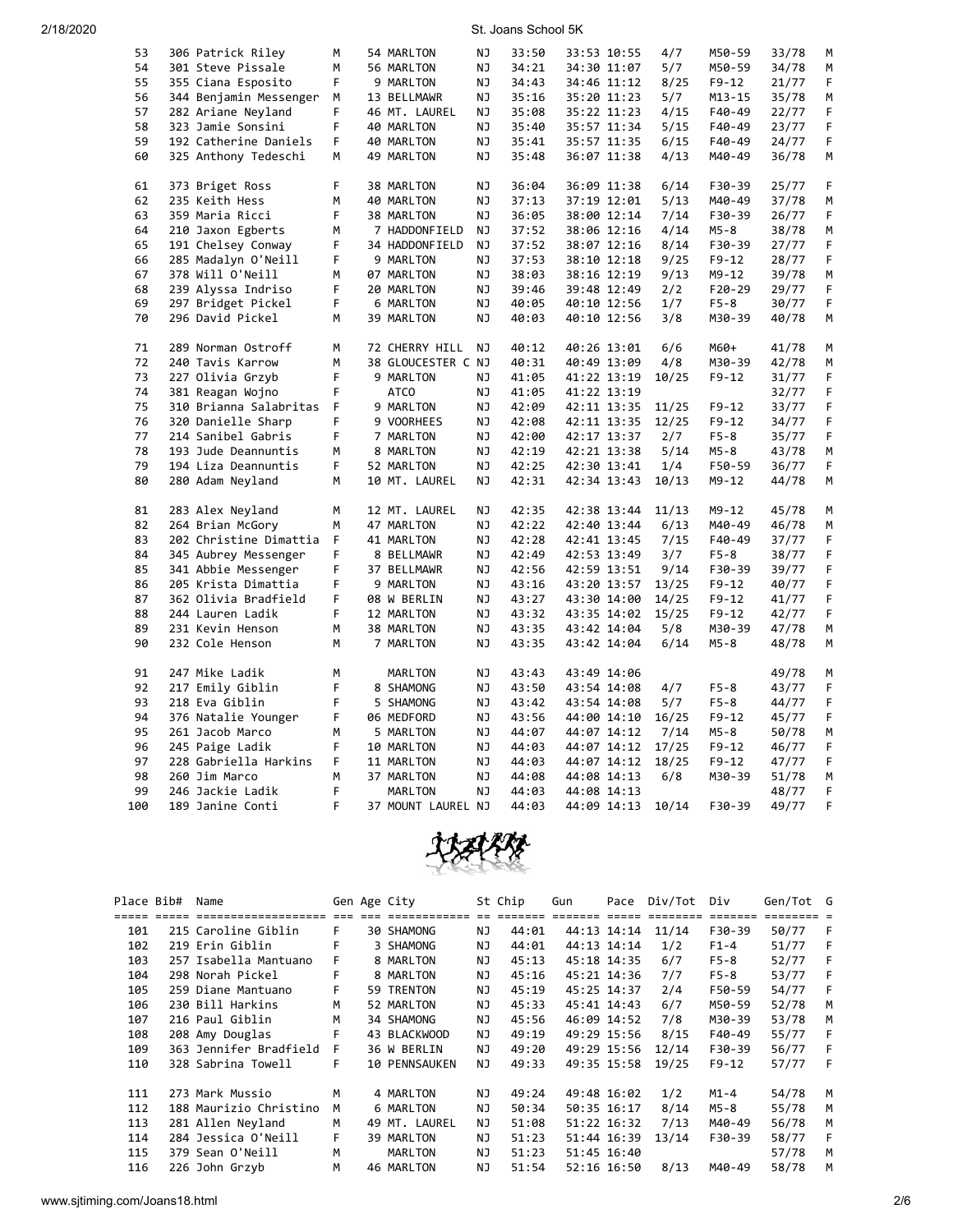| 117 | 346 Jacob Pszalgowski  | M  | 14 MOUNT LAUREL NJ |           | 52:10                    | 52:20 16:51 | 6/7   | $M13 - 15$ | 59/78 | M |
|-----|------------------------|----|--------------------|-----------|--------------------------|-------------|-------|------------|-------|---|
| 118 | 326 A.J. Tedeschi      | M  | 13 MARLTON         | NJ        | 52:09                    | 52:20 16:51 | 7/7   | $M13 - 15$ | 60/78 | M |
| 119 | 185 Anthony Chiusano   | M  | 6 LUMBERTON        | NJ        | 52:40                    | 53:05 17:06 | 9/14  | $M5 - 8$   | 61/78 | M |
| 120 | 186 Pasquale Christino | М  | 3 MARLTON          | NJ        | 53:00                    | 53:19 17:10 | 2/2   | $M1 - 4$   | 62/78 | M |
|     |                        |    |                    |           |                          |             |       |            |       |   |
| 121 | 187 Maurice Christino  | M  | 37 MARLTON         | NJ        | 53:00                    | 53:19 17:10 | 8/8   | M30-39     | 63/78 | М |
| 122 | 184 Dawn Chiusano      | F  | 44 LUMBERTON       | <b>NJ</b> | 52:55                    | 53:21 17:11 | 9/15  | F40-49     | 59/77 | F |
| 123 | 182 Anthony Chiusano   | M  | <b>6 LUMBERTON</b> | NJ        | 53:01                    | 53:21 17:11 | 10/14 | $M5 - 8$   | 64/78 | M |
| 124 | 183 Dawn Chiusano      | F. | 44 LUMBERTON       | NJ        | 53:21                    | 53:21 17:11 | 10/15 | F40-49     | 60/77 | F |
| 125 | 276 John Mussio        | M  | 6 MARLTON          | NJ        | 53:41                    | 53:54 17:21 | 11/14 | $M5-8$     | 65/78 | M |
| 126 | 274 Lawrence Mussio    | M  | 45 MARLTON         | NJ        | 53:40                    | 54:04 17:24 | 9/13  | M40-49     | 66/78 | M |
| 127 | 279 Jennifer Newton    | F  | 42 MARLTON         | NJ        | 53:51                    | 54:06 17:25 | 11/15 | F40-49     | 61/77 | F |
| 128 | 278 Jack Newton        | M  | 49 MARLTON         | <b>NJ</b> | 53:52                    | 54:07 17:25 | 10/13 | M40-49     | 67/78 | M |
| 129 | 238 Arthur Hwang       | M  | 55 MEDFORD         | <b>NJ</b> | 52:36                    | 54:08 17:26 | 7/7   | M50-59     | 68/78 | M |
| 130 | 253 Sammie Luczak      | F  | 11 MARLTON         | <b>NJ</b> | 55:59                    | 56:03 18:03 | 20/25 | $F9 - 12$  | 62/77 | F |
|     |                        |    |                    |           |                          |             |       |            |       |   |
| 131 | 206 Lily Donato        | F  | 10 MARLTON         | NJ        | 55:59                    | 56:04 18:03 | 21/25 | $F9 - 12$  | 63/77 | F |
| 132 | 237 Allie Hwang        | F  | 10 MEDFORD         | NJ        | 54:31                    | 56:04 18:03 | 22/25 | $F9 - 12$  | 64/77 | F |
| 133 | 263 Robin McFetridge   | F  | 56 MARLTON         | NJ        | 56:03                    | 56:19 18:08 | 3/4   | F50-59     | 65/77 | F |
| 134 | 200 Matt Didonato      | М  | 18 MEDFORD         | NJ        | 55:39                    | 56:31 18:12 | 3/3   | $M16 - 19$ | 69/78 | M |
| 135 | 207 Roseanne Donato    | F  | 57 MARLTON         | <b>NJ</b> | 56:27                    | 56:33 18:12 | 4/4   | F50-59     | 66/77 | F |
| 136 | 382 Marley Stelitia    | F  | 10 MARLTON         | NJ        | 56:46                    | 56:46 18:17 | 23/25 | $F9 - 12$  | 67/77 | F |
| 137 | 262 Andrew Marshina    | M  | 9 MARLTON          | <b>NJ</b> | 56:55                    | 57:05 18:23 | 12/13 | $M9 - 12$  | 70/78 | M |
| 138 | 197 Brian Defeo        | M  | 8 EVESHAM TWP      | <b>NJ</b> | 57:06                    | 57:08 18:24 | 12/14 | $M5-8$     | 71/78 | M |
| 139 | 196 Frank Defeo        | M  | 41 EVESHAM TWP     | <b>NJ</b> | 57:00                    | 57:08 18:24 | 11/13 | M40-49     | 72/78 | M |
| 140 | 195 Rachael Defeo      | F. | 40 MARLTON         |           | NJ 1:00:33 1:00:40 19:32 |             | 12/15 | F40-49     | 68/77 | F |
| 141 | 198 Michael Defeo      | М  | 5 EVESHAM TWP      |           | NJ 1:00:33 1:00:40 19:32 |             | 13/14 | $M5-8$     | 73/78 | М |
| 142 | 352 Lori Deannuntis    | F. | 38 ATCO            |           | NJ 1:00:45 1:01:01 19:39 |             | 14/14 | F30-39     | 69/77 |   |
| 143 |                        |    |                    |           |                          |             |       |            |       | F |
|     | 330 Charlene Walczak   | F  | 48 ATCO            |           | NJ 1:00:46 1:01:02 19:39 |             | 13/15 | F40-49     | 70/77 | F |
| 144 | 288 Tina Orio          | F  | 69 TABERNACLE      |           | NJ 1:01:04 1:01:04 19:40 |             | 1/1   | F60+       | 71/77 | F |
| 145 | 211 James Feeley       | М  | 43 MARLTON         |           | NJ 1:00:46 1:01:10 19:41 |             | 12/13 | M40-49     | 74/78 | M |
| 146 | 377 Fiona Feeley       | F  | 06 MARLTON         |           | NJ 1:00:49 1:01:11 19:42 |             | 24/25 | $F9 - 12$  | 72/77 | F |
| 147 | 292 Alexa Grace Pepe   | F  | 2 MARLTON          |           | NJ 1:01:51 1:02:05 19:59 |             | 2/2   | $F1-4$     | 73/77 | F |
| 148 | 290 Annemarie Pepe     | F. | 41 MARLTON         |           | NJ 1:01:51 1:02:05 19:59 |             | 14/15 | F40-49     | 74/77 | F |
| 149 | 291 Anthony Pepe       | м  | 9 MARLTON          |           | NJ 1:01:58 1:02:07 20:00 |             | 13/13 | $M9 - 12$  | 75/78 | M |
| 150 | 340 Anthony Pepe       | M  | 47 MARLTON         |           | NJ 1:02:06 1:02:20 20:04 |             | 13/13 | M40-49     | 76/78 | M |



|     | Place Bib# Name |                   |   | Gen Age City | St Chip | Gun                            | Pace Div/Tot Div |        | Gen/Tot G |   |
|-----|-----------------|-------------------|---|--------------|---------|--------------------------------|------------------|--------|-----------|---|
|     |                 |                   |   |              |         |                                |                  |        |           |   |
| 151 |                 | 317 Hojin Seon    | M | 7 W. BERLIN  |         | NJ 1:03:06 1:03:06 20:19 14/14 |                  | M5-8   | 77/78     | M |
| 152 |                 | 316 Jade Seon     |   | 10 W. BERLIN |         | NJ 1:03:20 1:03:20 20:24 25/25 |                  | F9-12  | 75/77     |   |
| 153 |                 | 315 Hyo-Sook Seon |   | 40 W. BERLIN |         | NJ 1:03:20 1:03:20 20:24 15/15 |                  | F40-49 | 76/77     |   |
| 154 |                 | 353 Rose Wager    |   | ?? ATCO      |         | NJ 1:06:07 1:06:07 21:17       | NO AGE GIVEN     |        | 77/77     |   |
| 155 |                 | 354 James Wager   | м | ?? ATCO      |         | NJ 1:06:08 1:06:08 21:17       | NO AGE GIVEN     |        | 78/78     | M |



Award Listings

## OVERALL WINNERS TOP 1 SCORE

## TOP MALE FINISHERS

| Place Bib#    | Name                | Ag City              |    | St Chip | Gun   |
|---------------|---------------------|----------------------|----|---------|-------|
|               |                     |                      |    |         |       |
| 1             | 180 Tommy Bromley   | 13 ATCO              | ΝJ | 20:24   | 20:24 |
| $\mathcal{P}$ | 321 Patrick Shea    | 42 CHERRY HILL       | NJ | 20:34   | 20:35 |
| 3             | 293 Ken Picciano    | 52 MARLTON           | NJ | 22:09   | 22:11 |
| 4             | 368 John Paredes    | 28 MARLTON           | NJ | 22:48   | 22:49 |
| 5             | 366 Keith Jackson   | 50 MARLTON           | ΝJ | 22:46   | 22:52 |
| 6             | 213 Andrew Free     | 12 MARLTON           | NJ | 22:52   | 22:52 |
| 7             | 338 Patrick Kellly  | 11 MARLTON           | NJ | 23:54   | 23:57 |
| 8             | 304 Matthew Powell  | 19 MARLTON           | NJ | 23:56   | 23:58 |
| 9             | 300 Anthony Pissale | 13 MARLTON           | NJ | 24:40   | 24:46 |
| 10            | 348 Bob Bergholtz   | <b>41 PENNSAUKEN</b> | NJ | 24:54   | 24:58 |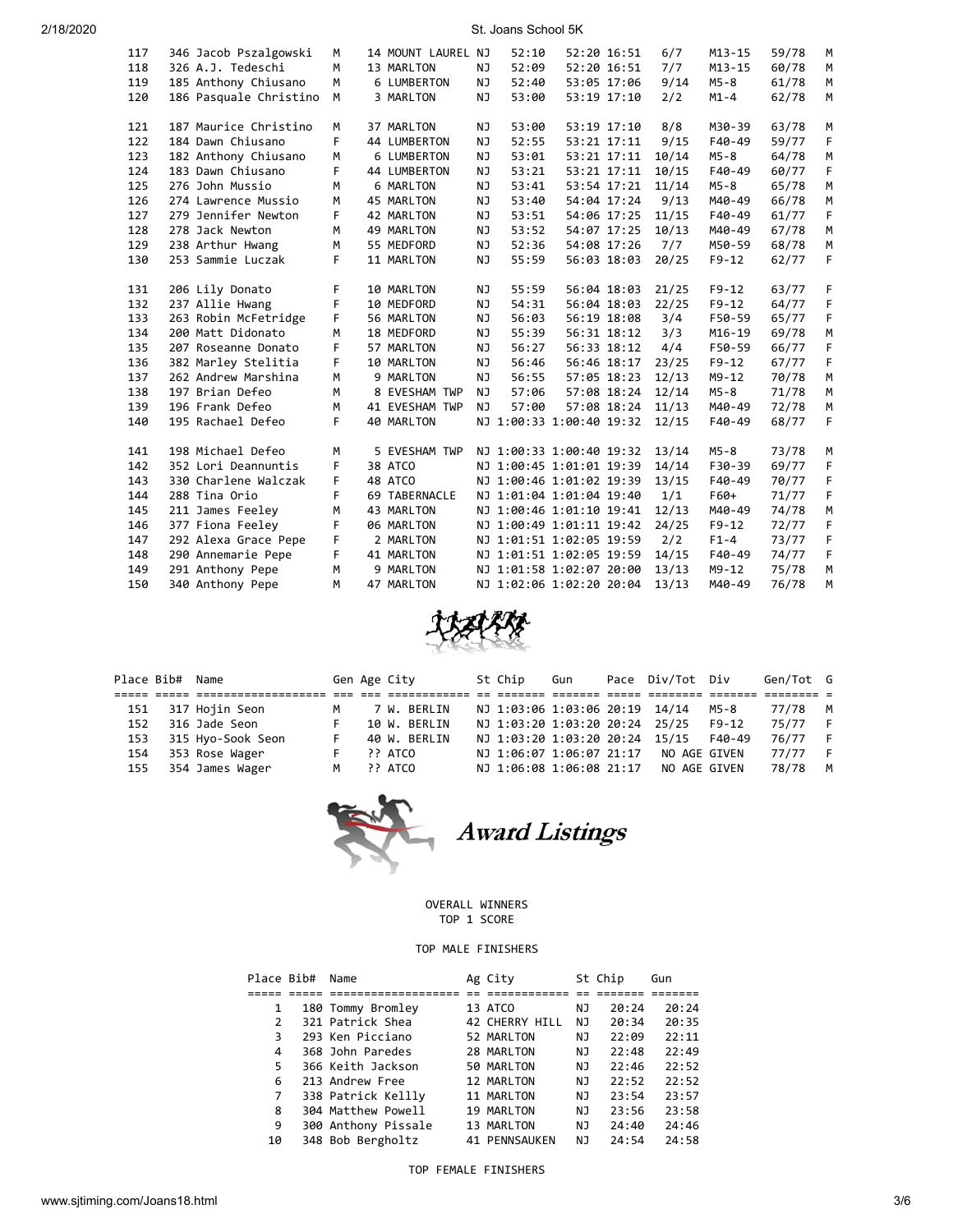| Place Bib# | Name                 | Ag City         |     | St Chip | Gun   |
|------------|----------------------|-----------------|-----|---------|-------|
|            |                      |                 |     |         |       |
| 1          | 367 Paige Jackson    | 13 MARLTON      | ΝJ  | 22:48   | 22:49 |
| 2          | 350 Paige Wagner     | 11 MARLTON      | NJ  | 23:45   | 23:48 |
| 3          | 271 Kelly Miller     | 34 GLOUCESTER C | NJ  | 23:47   | 23:49 |
| 4          | 295 Mary Picciano    | 13 MARLTON      | ΝJ  | 24:02   | 24:05 |
| 5.         | 294 Suzanne Picciano | 17 MARLTON      | ΝJ  | 24:03   | 24:05 |
| 6          | 371 Lori Boyle       | 34 BERLIN       | NJ  | 24:15   | 24:27 |
| 7          | 223 Kelli Godfrey    | 29 MARLTON      | ΝJ  | 25:06   | 25:13 |
| 8          | 375 Darcy Baber      | 31 MARLTON      | NJ. | 25:11   | 25:19 |
| 9          | 181 Heather Brown    | 43 MARLTON      | NJ. | 26:12   | 26:17 |
| 10         | 177 Iris Archer      | 17 MARLTON      | NJ  | 27:26   | 27:32 |



## AGE-GROUP RESULTS

MALE AGE GROUP: 1 - 4 (0 WINNERS)

| Place Bib# Name |                        | G Spec Age City |           |     | Ch Gun |
|-----------------|------------------------|-----------------|-----------|-----|--------|
|                 |                        |                 |           |     |        |
|                 | 1 273 Mark Mussio      |                 | 4 MARLTON | ΝJ  | 49:48  |
|                 | 186 Pasquale Christino |                 | 3 MARLTON | N J | 53:19  |
|                 |                        |                 |           |     |        |

FEMALE AGE GROUP: 1 - 4 (0 WINNERS)

|  | Place Bib# Name |                        | G Spec Age City |           | Ch Gun     |
|--|-----------------|------------------------|-----------------|-----------|------------|
|  |                 |                        |                 |           |            |
|  |                 | 1 219 Erin Giblin      |                 | 3 SHAMONG | NT 44:13   |
|  |                 | 2 292 Alexa Grace Pepe |                 | 2 MARITON | NJ 1:02:05 |

MALE AGE GROUP: 5 - 8 (3 WINNERS)

| Place Bib# Name |                     | G Spec Age City |               |     | Ch Gun |
|-----------------|---------------------|-----------------|---------------|-----|--------|
|                 |                     |                 |               |     |        |
| $\mathbf{1}$    | 249 Connor Lampi    |                 | 8 MARLTON     | NJ. | 25:32  |
| 2               | 229 Liam Harkins    |                 | 8 MARLTON     | ΝJ  | 29:13  |
| 3               | 307 Harrison Riley  |                 | 6 MARLTON     | NJ. | 33:53  |
| 4               | 210 Jaxon Egberts   |                 | 7 HADDONFIELD | NJ. | 38:06  |
| 5.              | 193 Jude Deannuntis |                 | 8 MARLTON     | ΝJ  | 42:21  |

FEMALE AGE GROUP: 5 - 8 (3 WINNERS)

|               | Place Bib# Name |                      | G Spec Age City |            |    | Ch Gun |
|---------------|-----------------|----------------------|-----------------|------------|----|--------|
|               |                 |                      |                 |            |    |        |
|               |                 | 1 297 Bridget Pickel |                 | 6 MARLTON  | ΝJ | 40:10  |
| $\mathcal{P}$ |                 | 214 Sanibel Gabris   |                 | 7 MARLTON  | ΝJ | 42:17  |
| 3             |                 | 345 Aubrey Messenger |                 | 8 BELLMAWR | ΝJ | 42:53  |
| 4             |                 | 217 Emily Giblin     |                 | 8 SHAMONG  | ΝJ | 43:54  |
| 5.            |                 | 218 Eva Giblin       |                 | 5 SHAMONG  | N. | 43:54  |

MALE AGE GROUP: 9 - 12 (3 WINNERS)

| Place Bib# Name |                      | G Spec Age City |            |     | Ch Gun |
|-----------------|----------------------|-----------------|------------|-----|--------|
|                 |                      |                 |            |     |        |
| $\mathbf{1}$    | 213 Andrew Free      |                 | 12 MARLTON | NJ. | 22:52  |
|                 | 2 338 Patrick Kellly |                 | 11 MARLTON | NJ. | 23:57  |
|                 | 3 248 Evan Lampi     |                 | 11 MARLTON | ΝJ  | 27:00  |
| 4               | 201 Alexander Dietz  |                 | 10 MARLTON | ΝJ  | 27:07  |
|                 | 5 277 Tyler Newton   |                 | 12 MARLTON | N J | 28:43  |

## FEMALE AGE GROUP: 9 - 12 (3 WINNERS)

| Place Bib# Name |                     | G Spec Age City |            |     | Ch Gun |
|-----------------|---------------------|-----------------|------------|-----|--------|
|                 |                     |                 |            |     |        |
|                 | 1 350 Paige Wagner  |                 | 11 MARLTON | NJ. | 23:48  |
|                 | 2 252 Reagan Luczak |                 | 12 MARLTON | ΝJ  | 27:41  |
| 3               | 254 Ella Lynn       |                 | 12 MARLTON | ΝJ  | 27:44  |
| 4               | 308 Abigail Riley   |                 | 10 MARLTON | ΝJ  | 28:08  |
|                 | 5 337 Nora Kelly    |                 | 9 MARLTON  | ΝJ  | 29:18  |
|                 |                     |                 |            |     |        |

MALE AGE GROUP: 13 - 15 (3 WINNERS)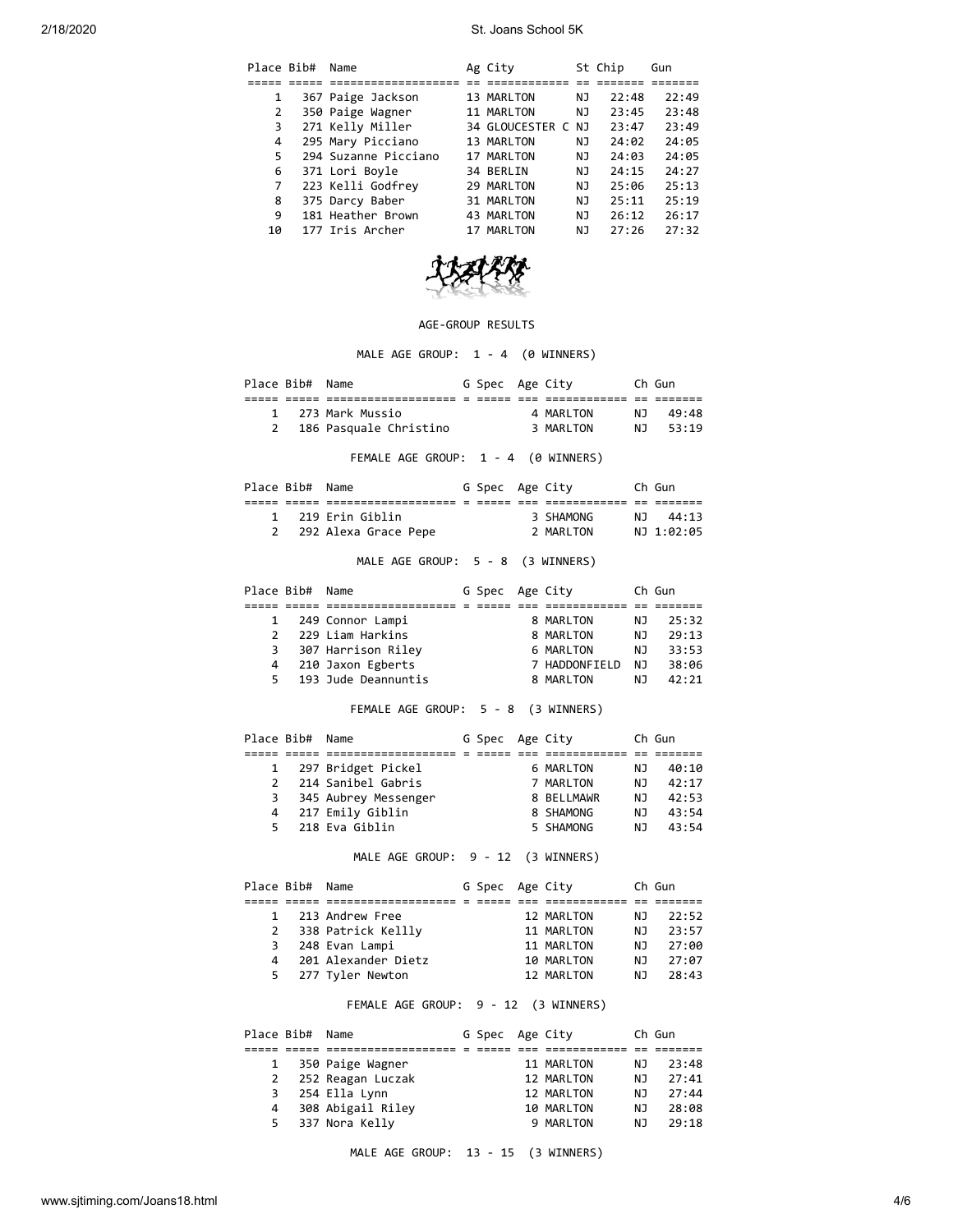|   |                 | Place Bib# Name                            | G Spec Age City Ch Gun                                                                                                                                               |           |          |
|---|-----------------|--------------------------------------------|----------------------------------------------------------------------------------------------------------------------------------------------------------------------|-----------|----------|
|   |                 |                                            |                                                                                                                                                                      |           |          |
|   |                 |                                            |                                                                                                                                                                      |           |          |
|   |                 |                                            |                                                                                                                                                                      |           |          |
|   |                 |                                            |                                                                                                                                                                      |           |          |
|   |                 |                                            | 1 300 Anthony Pissale<br>2 250 Jeremy Linden<br>3 314 Christian Sawn<br>4 332 Matt Weiss<br>4 332 Matt Weiss<br>5 344 Benjamin Messenger<br>4 36 BELLMAWR<br>4 35:20 |           |          |
|   |                 |                                            | FEMALE AGE GROUP: 13 - 15 (3 WINNERS)                                                                                                                                |           |          |
|   |                 | Place Bib# Name                            | G Spec Age City Ch Gun                                                                                                                                               |           |          |
|   |                 | 1 295 Mary Picciano                        | 13 MARLTON NJ 24:05                                                                                                                                                  |           |          |
|   |                 |                                            | MALE AGE GROUP: 16 - 19 (3 WINNERS)                                                                                                                                  |           |          |
|   |                 | Place Bib# Name                            | G Spec Age City Ch Gun                                                                                                                                               |           |          |
|   |                 | 1 304 Matthew Powell                       |                                                                                                                                                                      |           |          |
|   |                 |                                            |                                                                                                                                                                      |           |          |
|   |                 |                                            | 1 304 Matthew Powell 19 MARLTON NJ 23:58<br>2 324 Anthony Spataro 19 MARLTON NJ 30:09<br>3 200 Matt Didonato 18 MEDFORD NJ 56:31                                     |           |          |
|   |                 |                                            | FEMALE AGE GROUP: 16 - 19 (3 WINNERS)                                                                                                                                |           |          |
|   |                 | Place Bib# Name                            | G Spec Age City Ch Gun                                                                                                                                               |           |          |
|   |                 |                                            |                                                                                                                                                                      |           |          |
|   |                 |                                            |                                                                                                                                                                      |           |          |
|   |                 |                                            | MALE AGE GROUP: 20 - 29 (1 WINNERS)                                                                                                                                  |           |          |
|   |                 |                                            | Place Bib# Name 6 Spec Age City 6 Gun                                                                                                                                |           |          |
|   |                 |                                            | 1 368 John Paredes 28 MARLTON NJ 22:49                                                                                                                               |           |          |
|   |                 |                                            | FEMALE AGE GROUP: 20 - 29 (1 WINNERS)                                                                                                                                |           |          |
|   |                 |                                            | Place Bib# Name 6 Spec Age City 6 Gun                                                                                                                                |           |          |
|   |                 |                                            |                                                                                                                                                                      |           |          |
|   |                 |                                            |                                                                                                                                                                      |           |          |
|   |                 |                                            | MALE AGE GROUP: 30 - 39 (1 WINNERS)                                                                                                                                  |           |          |
|   |                 |                                            | Place Bib# Name 6 Spec Age City 6 Gun                                                                                                                                |           |          |
|   |                 |                                            |                                                                                                                                                                      |           |          |
| 2 |                 | 313 Joseph Sangalang                       | 1 243 Duane Lacsamana<br>32 MARLTON NJ 31:56<br>30 MARLTON                                                                                                           |           | 33:00    |
| 3 |                 | 296 David Pickel                           | 39 MARLTON                                                                                                                                                           | <b>NJ</b> | NJ 40:10 |
|   |                 |                                            | FEMALE AGE GROUP: 30 - 39 (1 WINNERS)                                                                                                                                |           |          |
|   | Place Bib# Name |                                            | G Spec Age City Ch Gun                                                                                                                                               |           |          |
|   |                 | 1 271 Kelly Miller                         | 34 GLOUCESTER C NJ                                                                                                                                                   |           | 23:49    |
|   |                 | 2 371 Lori Boyle                           |                                                                                                                                                                      |           |          |
|   |                 | 3 375 Darcy Baber                          | 34 BERLIN NJ 24:27<br>31 MARLTON NJ 25:19                                                                                                                            |           |          |
|   |                 |                                            | MALE AGE GROUP: 40 - 49 (1 WINNERS)                                                                                                                                  |           |          |
|   | Place Bib# Name |                                            | G Spec Age City                                                                                                                                                      |           | Ch Gun   |
|   |                 | 1 321 Patrick Shea                         |                                                                                                                                                                      |           |          |
|   |                 | 2 348 Bob Bergholtz                        | 42 CHERRY HILL NJ   20:35<br>41 PENNSAUKEN   NJ   24:58                                                                                                              |           |          |
|   |                 | 3 309 Jeff Salabritas                      | 40 MARLTON                                                                                                                                                           |           | NJ 27:46 |
|   |                 |                                            | FEMALE AGE GROUP: 40 - 49 (1 WINNERS)                                                                                                                                |           |          |
|   |                 | Place Bib# Name                            | G Spec Age City Ch Gun                                                                                                                                               |           |          |
|   |                 |                                            | 43 MARLTON NJ 26:17                                                                                                                                                  |           |          |
|   |                 | 1 181 Heather Brown<br>2 351 Sheila Wagner | 44 MARLTON                                                                                                                                                           |           |          |
|   |                 | 3 209 Karen Durbin                         |                                                                                                                                                                      |           |          |
|   |                 |                                            | MALE AGE GROUP: 50 - 59 (1 WINNERS)                                                                                                                                  |           |          |

Place Bib# Name G Spec Age City Ch Gun